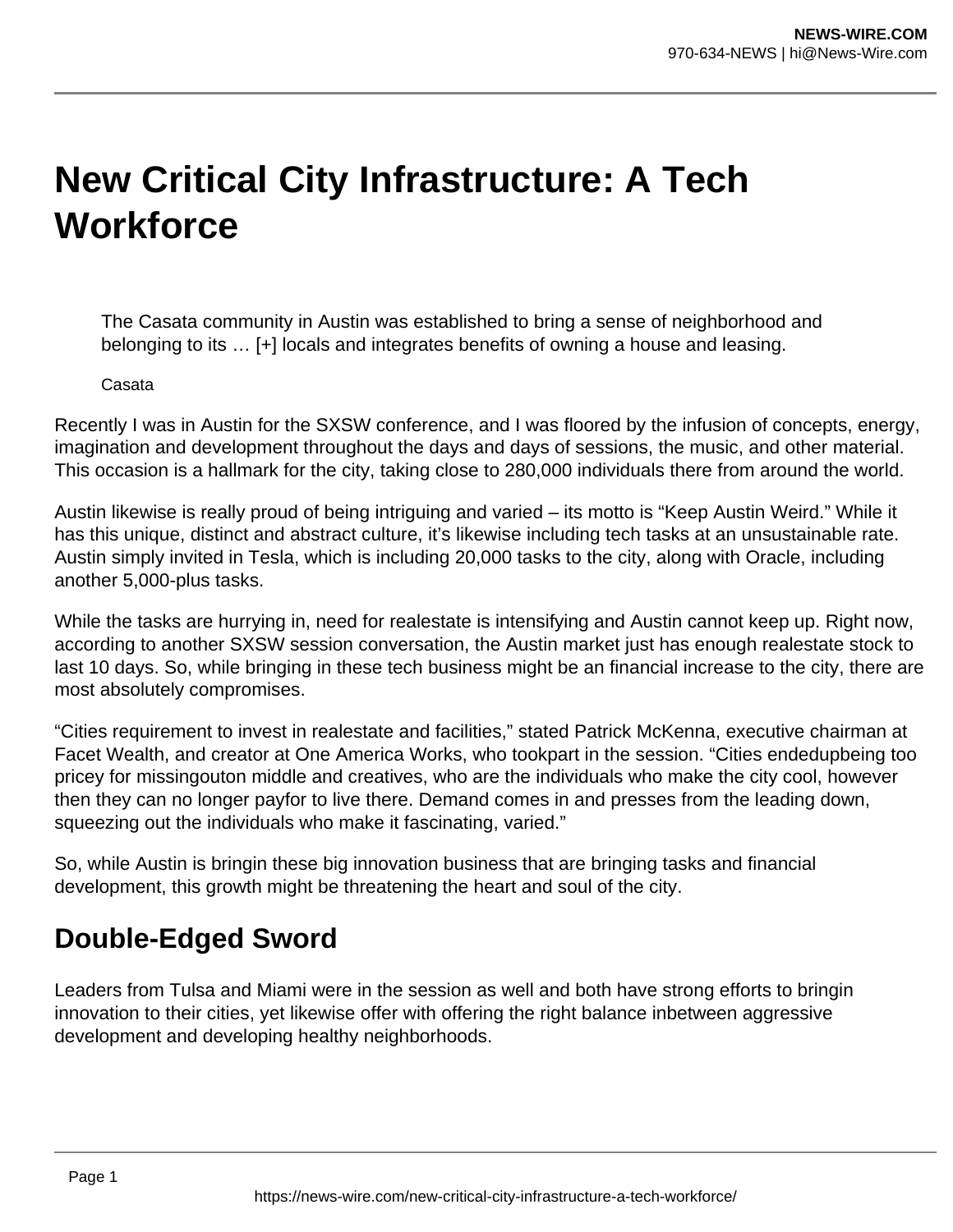Nicholas Lalla is the co-founder and handling director of Tulsa Innovation Labs, and he acknowledged the chance for Tulsa to drawin citizens to a greater quality of life and a lower expense of living simply as the tradition innovation centers were losing appeal. He released a program with a organized method that connected financialinvestment with education, which due to its success hasactually endedupbeing a prime example for other cities acrossthecountry.

"As Tulsa Innovation Labs works to develop a flourishing and inclusive tech market in Tulsa, we're cognizant of how essential that sense of neighborhood is to the city," Lalla stated. "It's not just crucial from an financial advancement pointofview, however it's likewise a important worth of our city, and we have to be deliberate in nurturing it going forward."

As Tulsa's innovation economy grows, the city will requirement to continue to construct budget-friendly realestate and be conscious of the unintentional effects of tech-focused development that has tookplace in other locations like San Francisco. Lalla understands that Tulsa cannot blindly duplicate these other locations—it requires to focus on inclusive development, and realestate is a crucial property to sustaining that favorable trajectory over time.

Currently, the Tulsa area is an budget-friendly location to own a house with mean lease sitting around \$1,300 per month, and the typical list cost for a single household house at about \$200,000.

New realestate options are being established to fill the requirement to develop neighborhood as programs like this bring in tech employees to brand-new development centers throughout the nation. One such job is Casata, a area that justrecently opened in Austin.

"We view ourselves as a brand-new classification of realestate that fits simply in inbetween multifamily and single household, taking the advantages of both to a neighborhood," stated Zain Mahmood who serves as the co-founder and COO at Casata. "Casata began in 2020 since throughout the pandemic there was a huge concern with isolation. Suicide rates went up, particularly with millennials. We desired to develop something that provides individuals their own area, however likewise some sort of connection."

The veryfirst Casata neighborhood is in Austin and has 66 systems on 6 acres, 20 miles from the brandnew Tesla plant. The lease for the micro-homes is in line with the house leas in the location, priced inbetween \$1,400 to \$1,865 per month.

The residentialorcommercialproperty has a full-time school alchemist who focuses on art, philanthropy, and physical activity. Technology likewise assists link citizens so that they can interact with each other and so that they can book services such as petdog strolling, cleansing, laundry, and leasing furnishings.

The Casata job likewise uses community-building facilities such as a swimmingpool and healthclub, veggie garden, coworking area, food trucks, homeentertainment area, canine parks, and strolling routes. Plus, 10% of the residentialorcommercialproperty is scheduled for short-term rental so that goodfriends and households can lease a location to stay when they come to goto.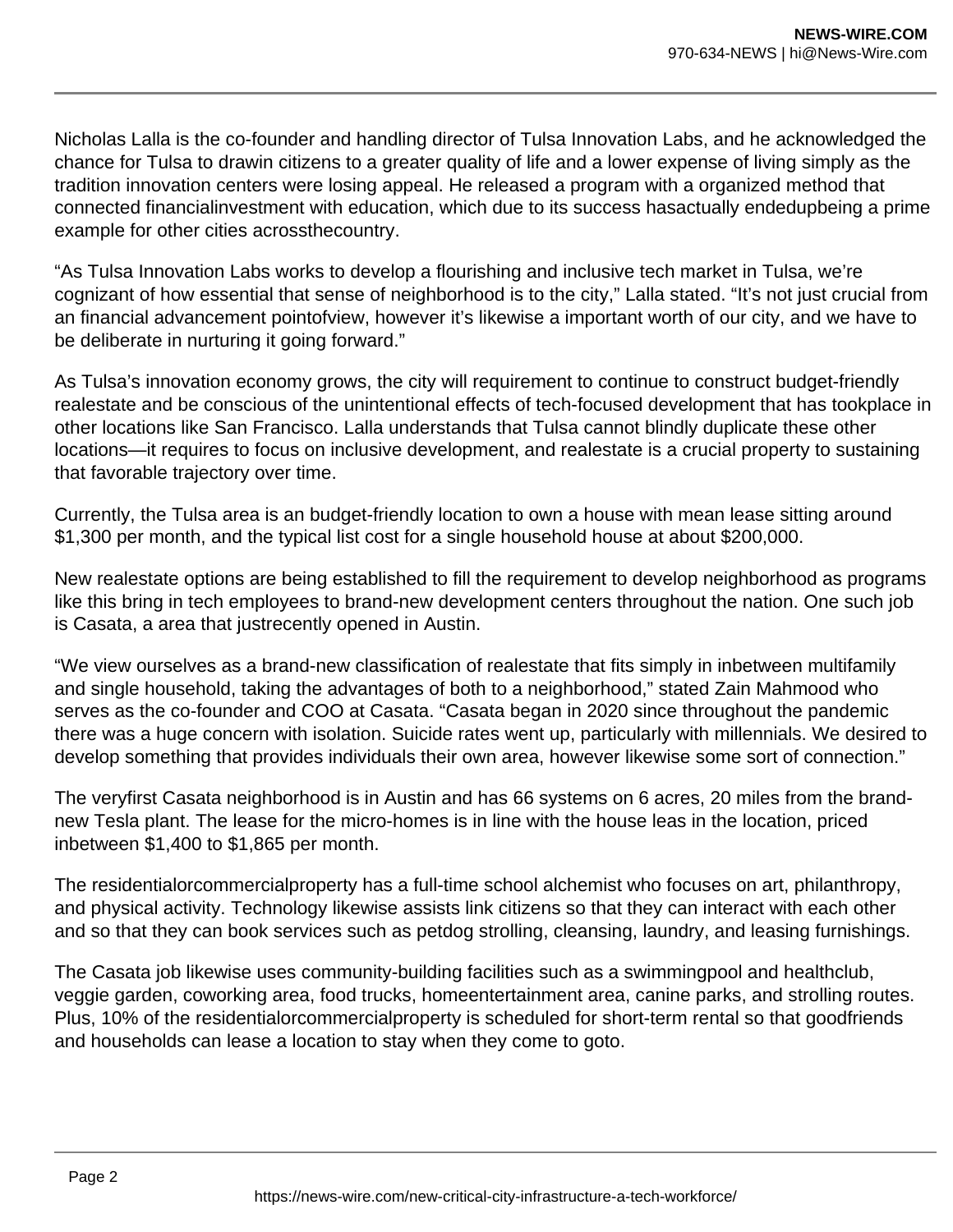Chicago's Bronzeville Lakefront task likewise intends to provide a balance inbetween drawingin innovation employees and developing neighborhood.

"Chicago Mayor Lori Lightfoot hasactually been devoted to inclusive development and growing our tech community because the start of her administration," stated Morgan Malone, the handling director of tactical efforts and operations at Farpoint Development, part of the job's joint endeavor group. "With catalytic financialinvestments such as Invest SouthWest and her assistance of Bronzeville Lakefront and laborforce chances for underserved Chicagoans, the city is turning every lever to assistance skill advancement in the tech market."

Bronzeville Lakefront is a advancement in Chicago covering more than 100 acres and focused on … [+] drawing development while producing neighborhood.

Skidmore, Owings and Merrill, LLP

The Bronzeville task group likewise focused on cultural conservation through a distinct advancement procedure that really engaged the neighborhood with the intent of structure a morepowerful sense of belonging.

## **The Remote Pandemic Endemic**

Attracting and keeping innovation business in a city is a substantial toppriority for lotsof cities, particularly now as the world is moving since of the pandemic. Plus, innovation tasks can be more important than other sectors duetothefactthat, according to McKenna, each innovation task has 4 to 5 downstream tasks associated with it.

"More cities requirement to be exporters of services, not individuals," he stated. "These are the brand-new working-class tasks. You requirement varied work types to have a varied neighborhood. You wear't desire all softwareapplication designers; it has to be tasks that last a while."

Cities not just have to bringin business that deal entry level tasks in innovation, however likewise requirement to develop programs to determine chances for individuals to get upskilled inyourarea. Lalla states that Tulsa's program is focused on structure international capability in inclusive methods.

"Tulsa Innovation Labs doesn't invest time chasing business headoffice," he stated. "We desire to link businessowners to endeavor capital. We likewise devote cash to universities to position them as centers of development, so that we can produce high quality and varied tech skill."